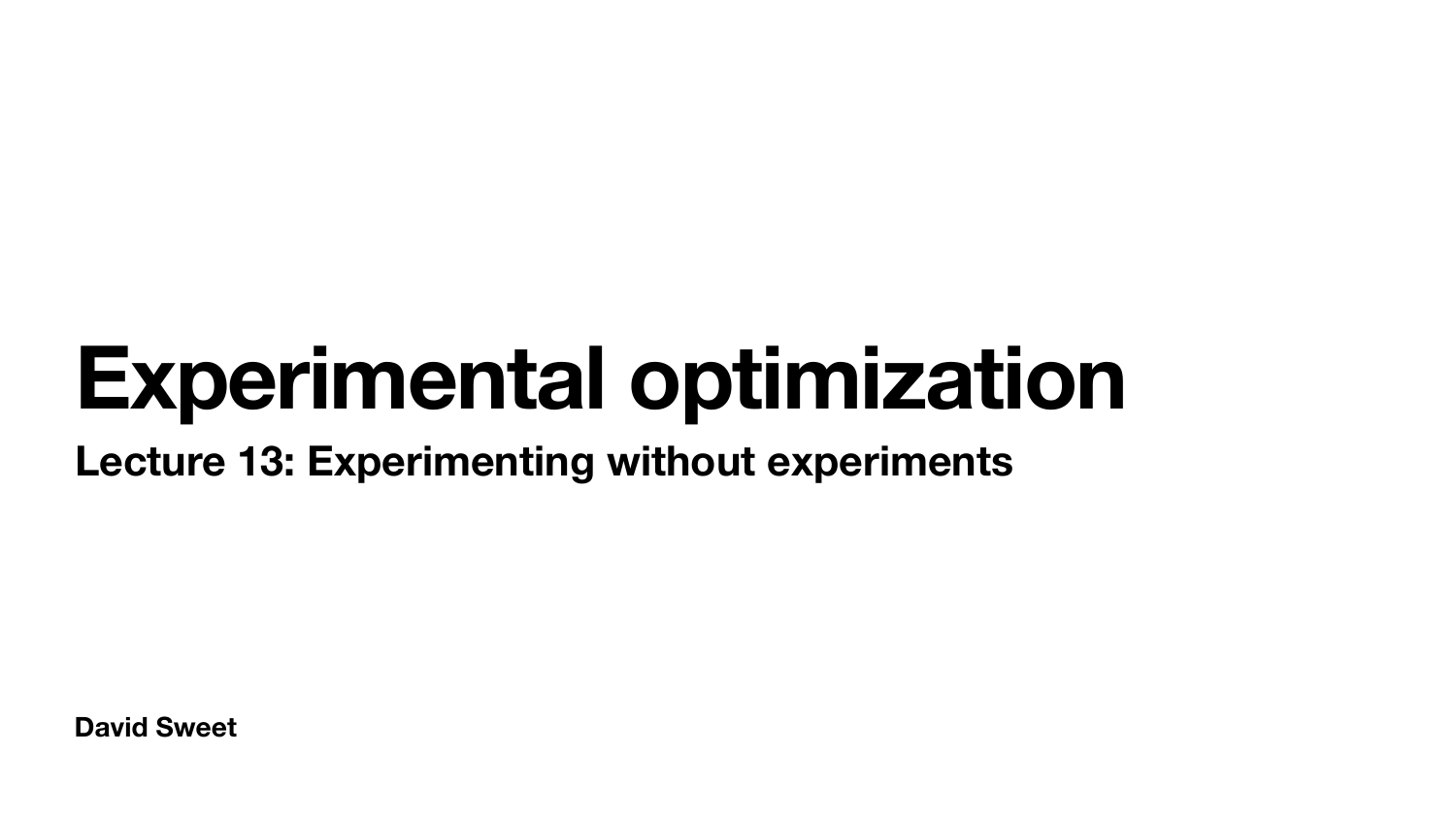### **Review Experimentation cost**

- Experimentation costs:
	- time spent
	- risks posed to subjects, systems
	- pay for experimenters/engineers
	- opportunity cost from running suboptimal versions/configurations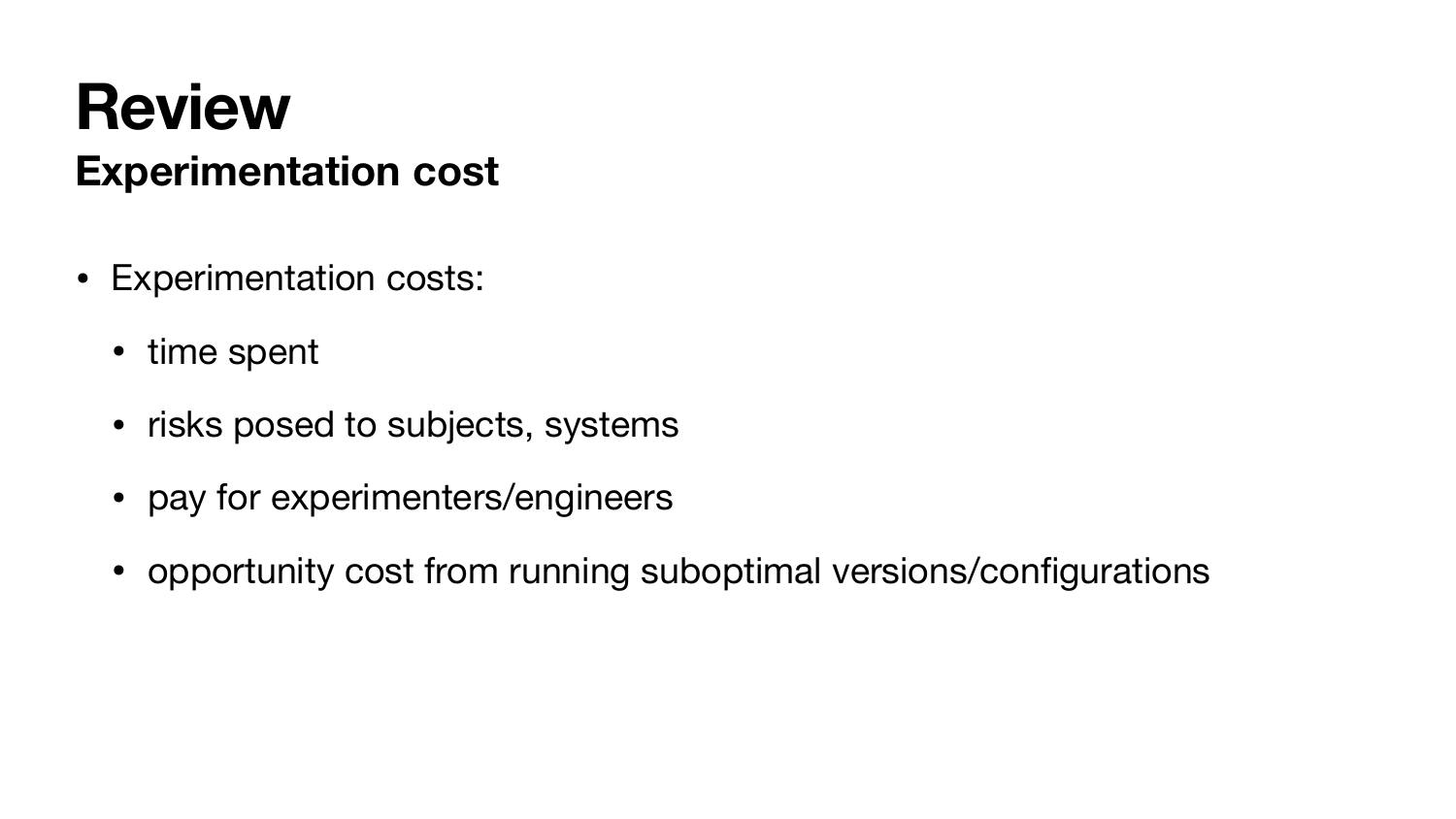- Ex: Advertising
	- poor ad policies might drive users away
	- "B" version of an ad system might produce less revenue than "A"
- Ex: Health care, experimental treatment
	- might cause illness or death
	- might miss opportunity to cure
	- wastes time/money that could have been spent on better treatment

### **Review Experimentation cost**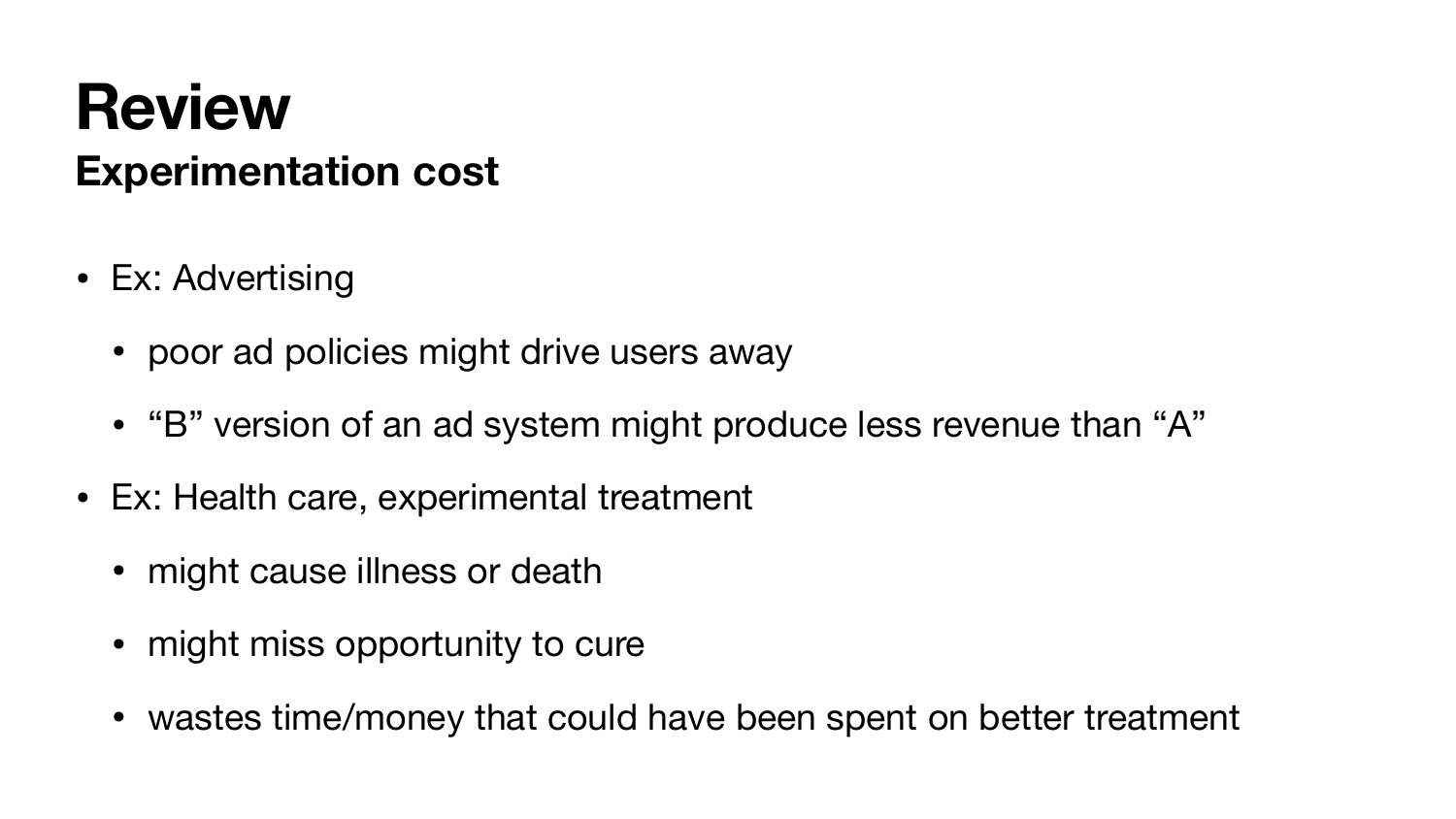- Improved / specialized experimentation methods can reduce experimentation costs
	- MAB reduces exp. costs while experimenting
	- RSM more efficient for continuous parameters
	- CB efficient for short-term rewards, many paramters
	- BO even more efficient than RSM
- 



#### **Review Experimentation cost**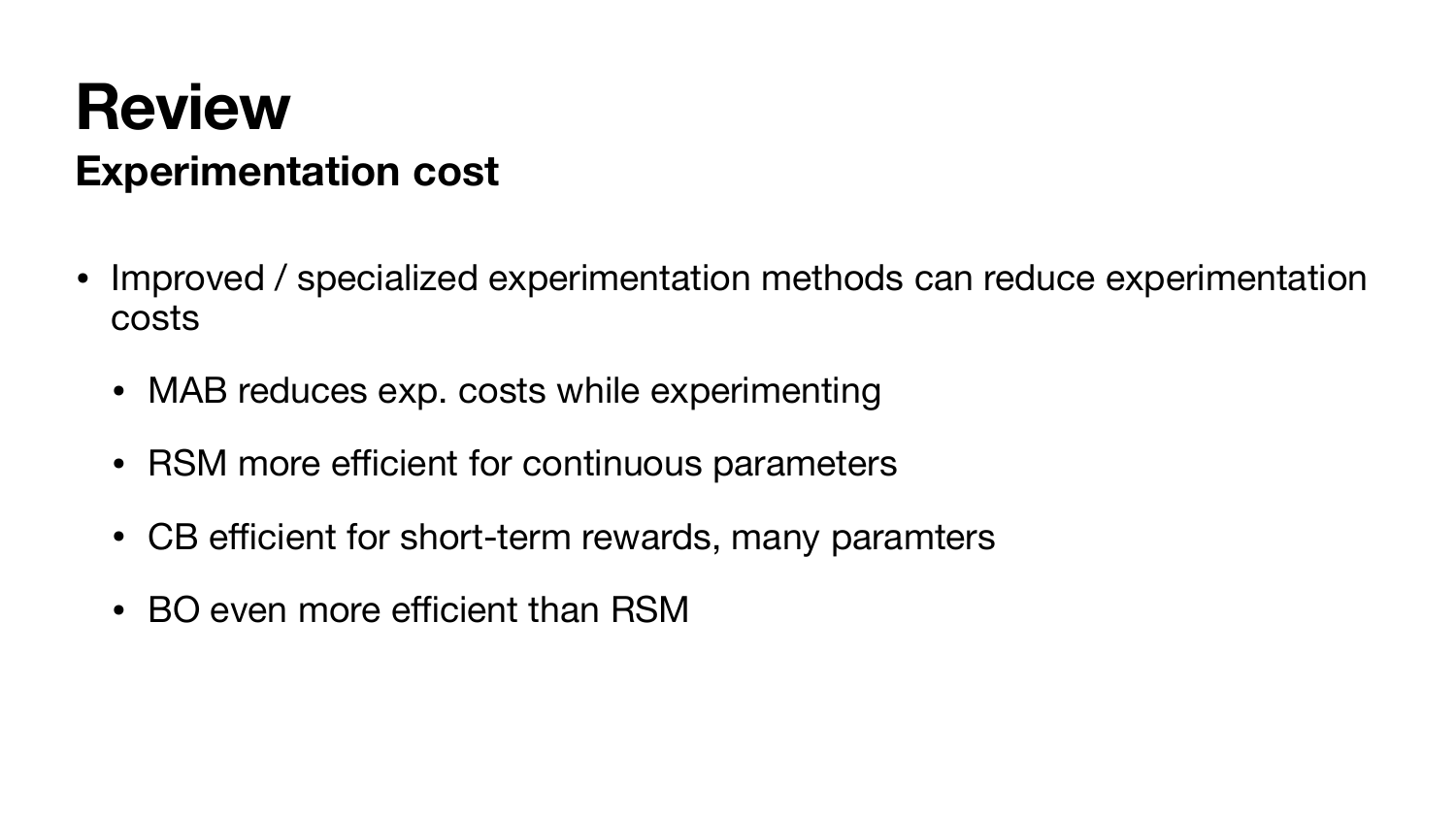## **Observational data What if we just looked at the logs?**

- Observational data is the data you collect all the time from, ex., logs
	- even when no experiment is running
	- system still produces measurement of business metric, features describing users, ads, posts, transactions, etc.
- Just study / model the logged data?
	- Problem: spurious correlation
	- Problem: missing counterfactuals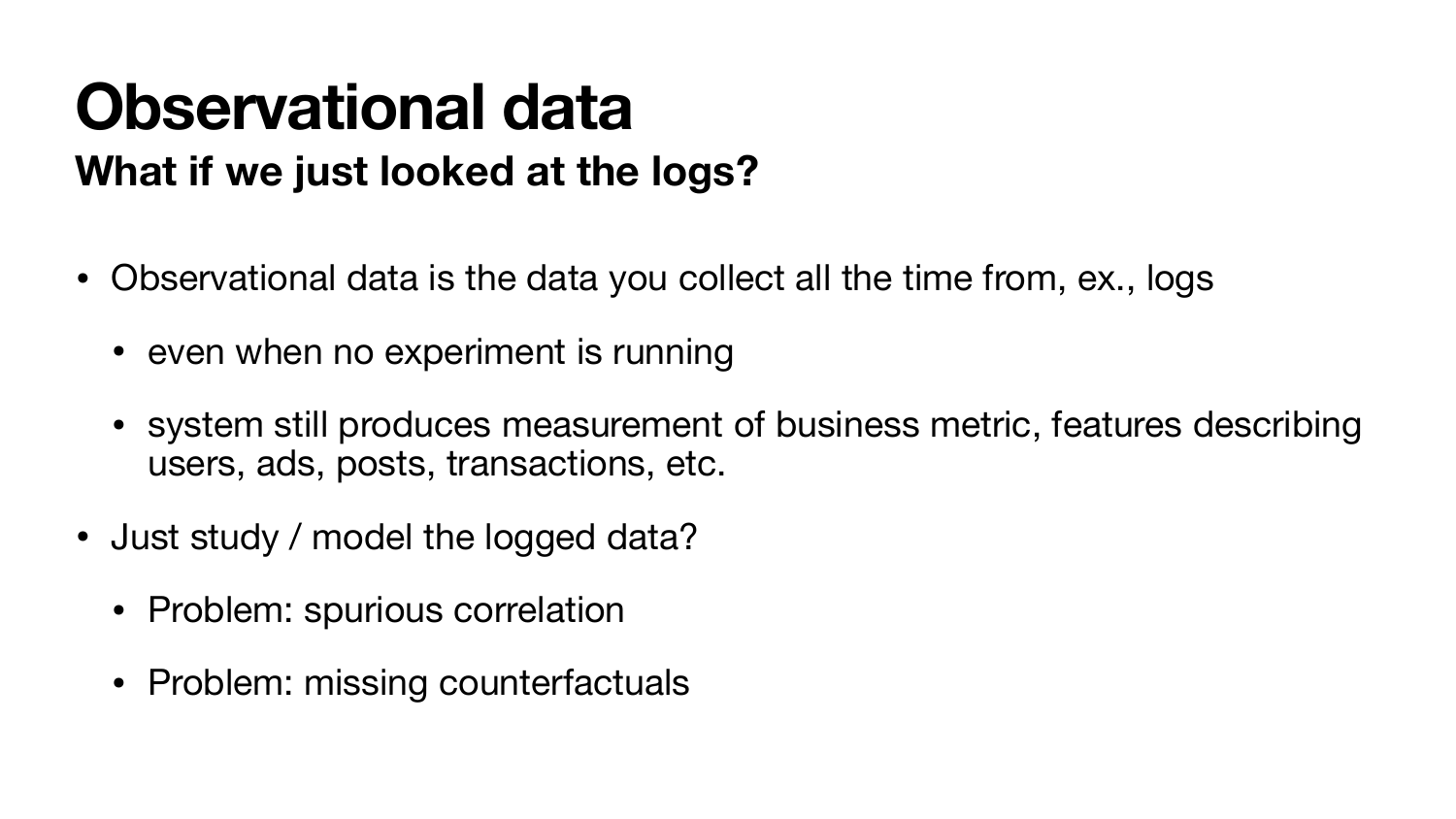### **Spurious correlation Observational data**

- Classic example
- Barometer gives low reading just before rain
- You don't like rain, so you fiddle with the barometer to keep the reading high

correlation (spurious)

causation?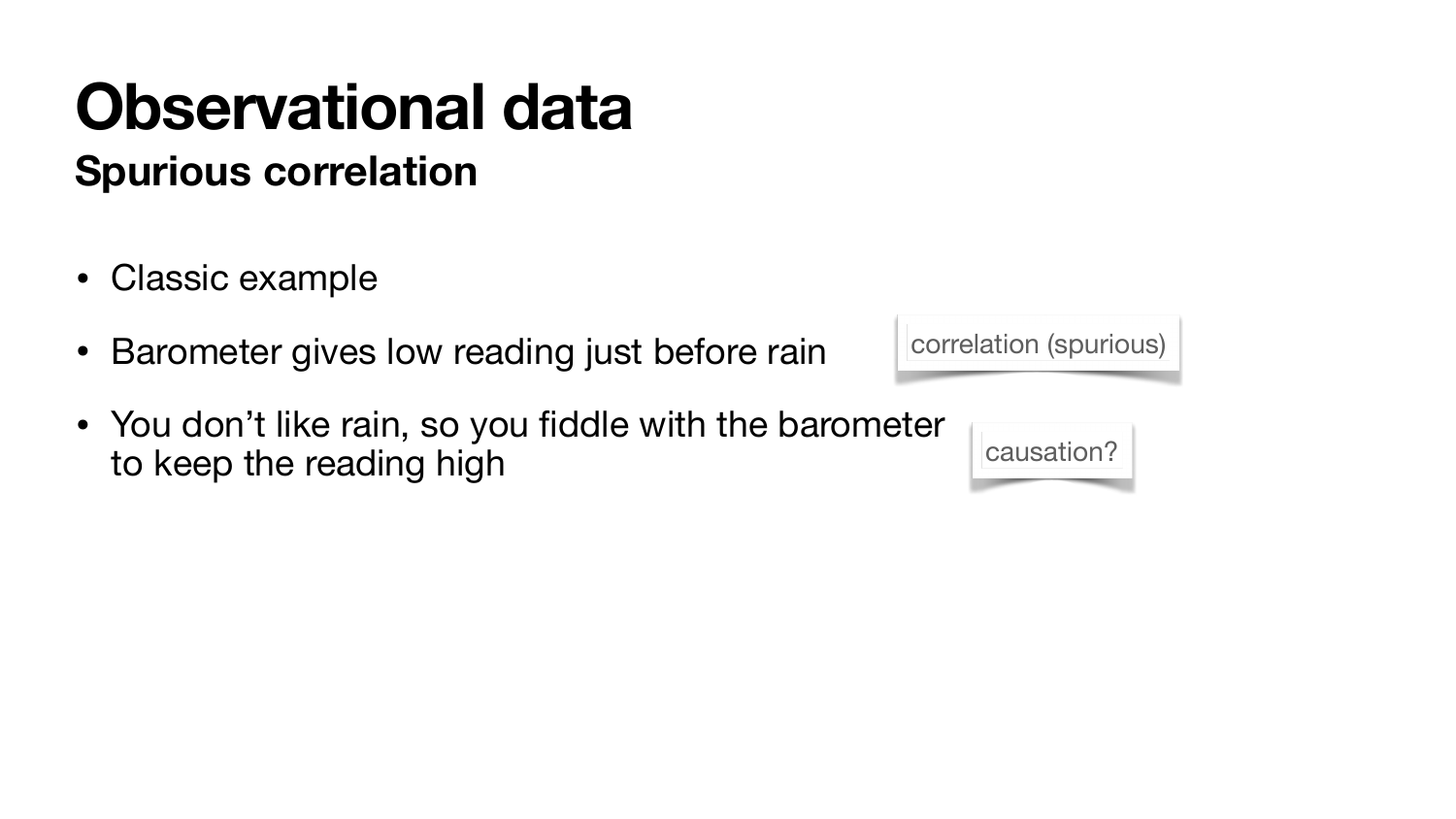#### **Observational data Spurious correlation**



Many more examples at<https://tylervigen.com/spurious-correlations>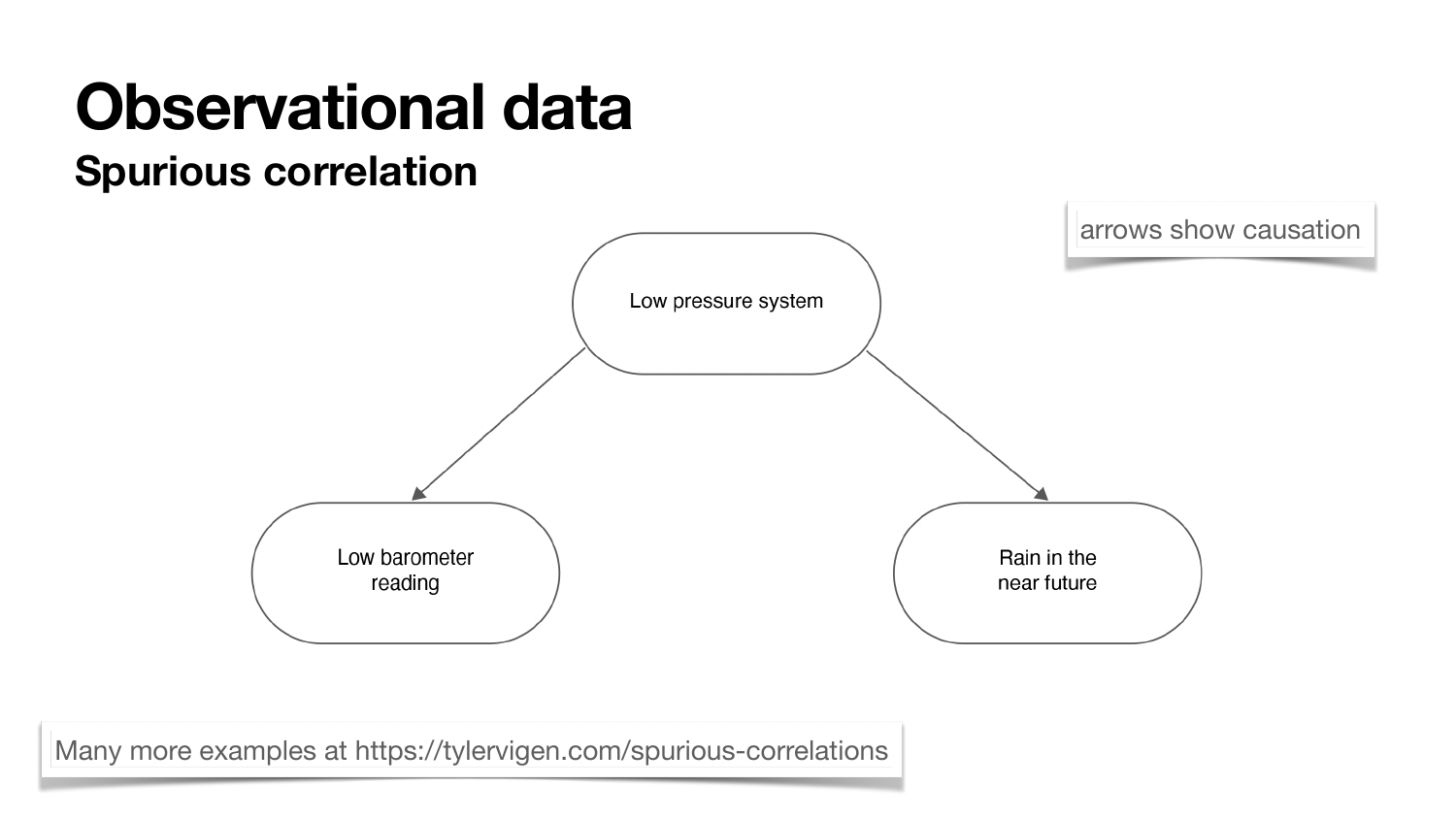- But say you **do** fiddle with the barometer to keep the reading low, and it **doesn't** rain.
- That's more observational data
- 

### **Missing counterfactuals Observational data**

• Missing the counterfactual: What would have happened if I hadn't fiddled?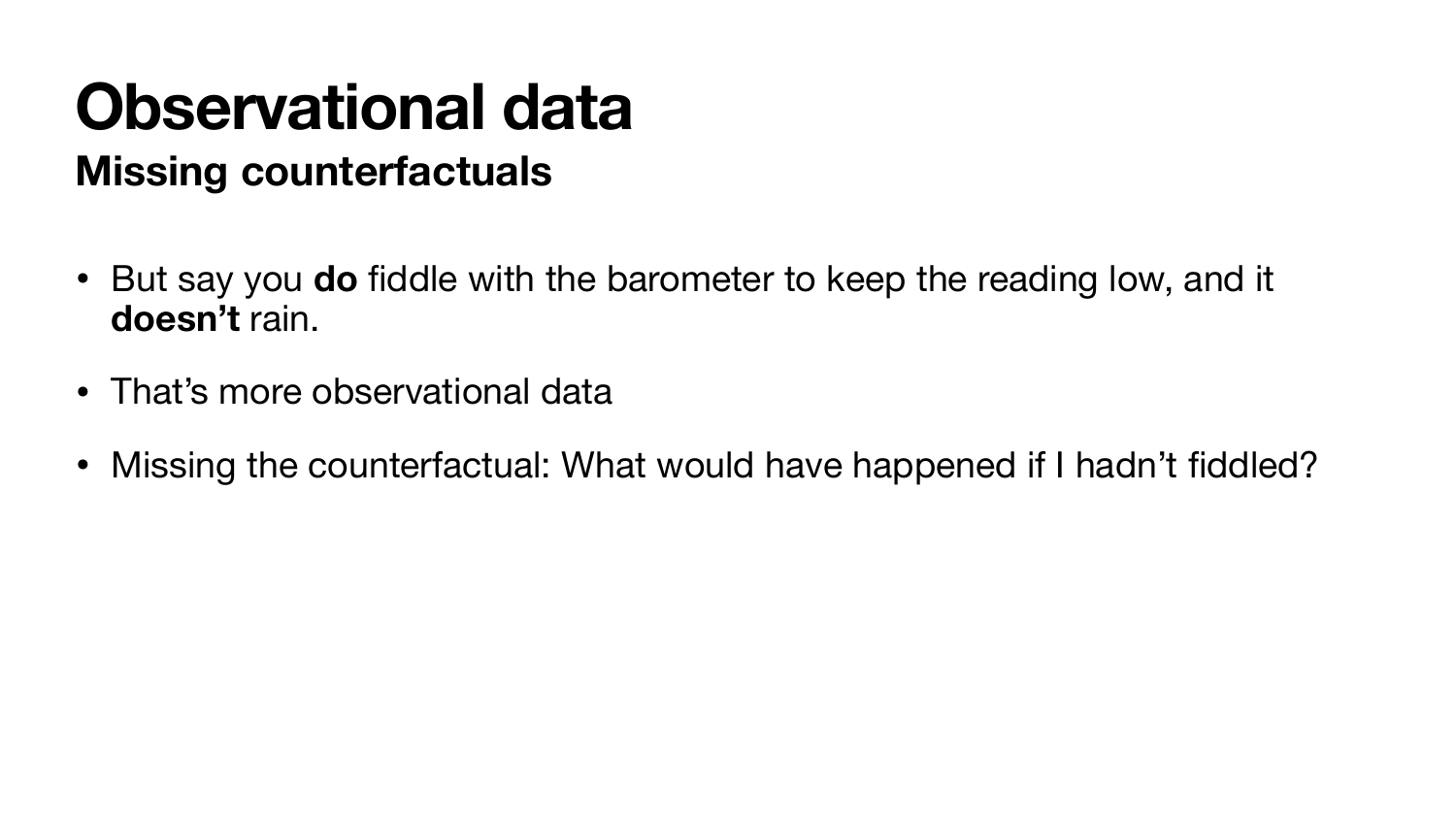## **Causation Experiments test for causation**

- A/B test *intervenes*, i.e. takes an action on the environment
	- Ex: fiddle with the barometer
- A/B test collects counterfactual
	- Ex: try both fiddling and **not** fiddling
- A/B test randomizes to break spurious correlations
	- Ex: Might fiddle (or not) before rain or sun
	- If barometer reading really caused rain, you'd get fewer samples of "fiddle before rain"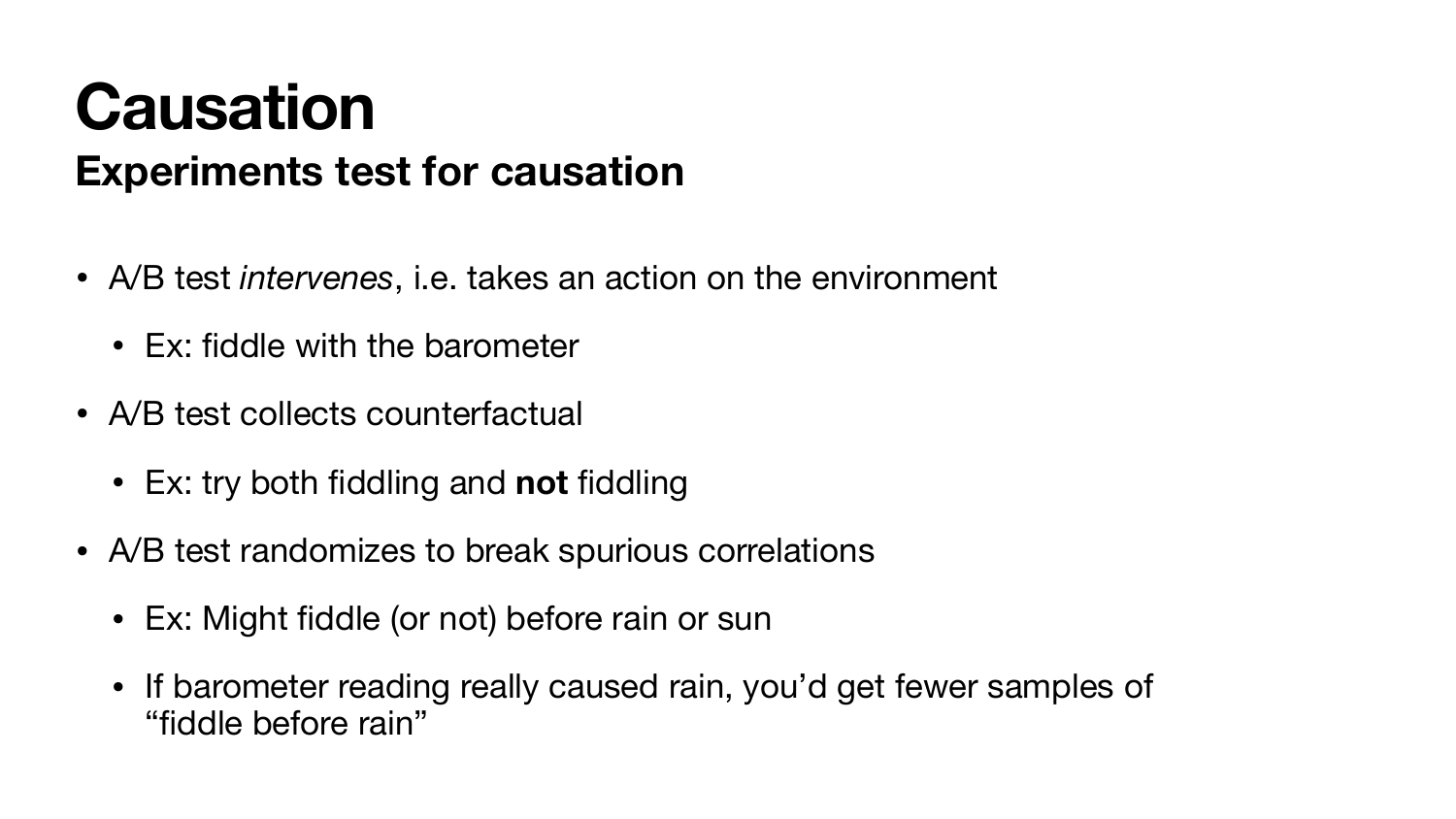#### **But wait: Supervised learning Model all of the variables/factors/features**

- If you really knew **all** of the factors affecting the system, this could work • But in the example above you were missing genuine knowledge of the low
	- pressure front
	- Even still, you had no observational data that contained the action "fiddle with barometer"
	- (Could you even know that you had identified **all** of the factors?)
- Contextual bandits supplement SL with exploration (randomized actions), i.e. experimentation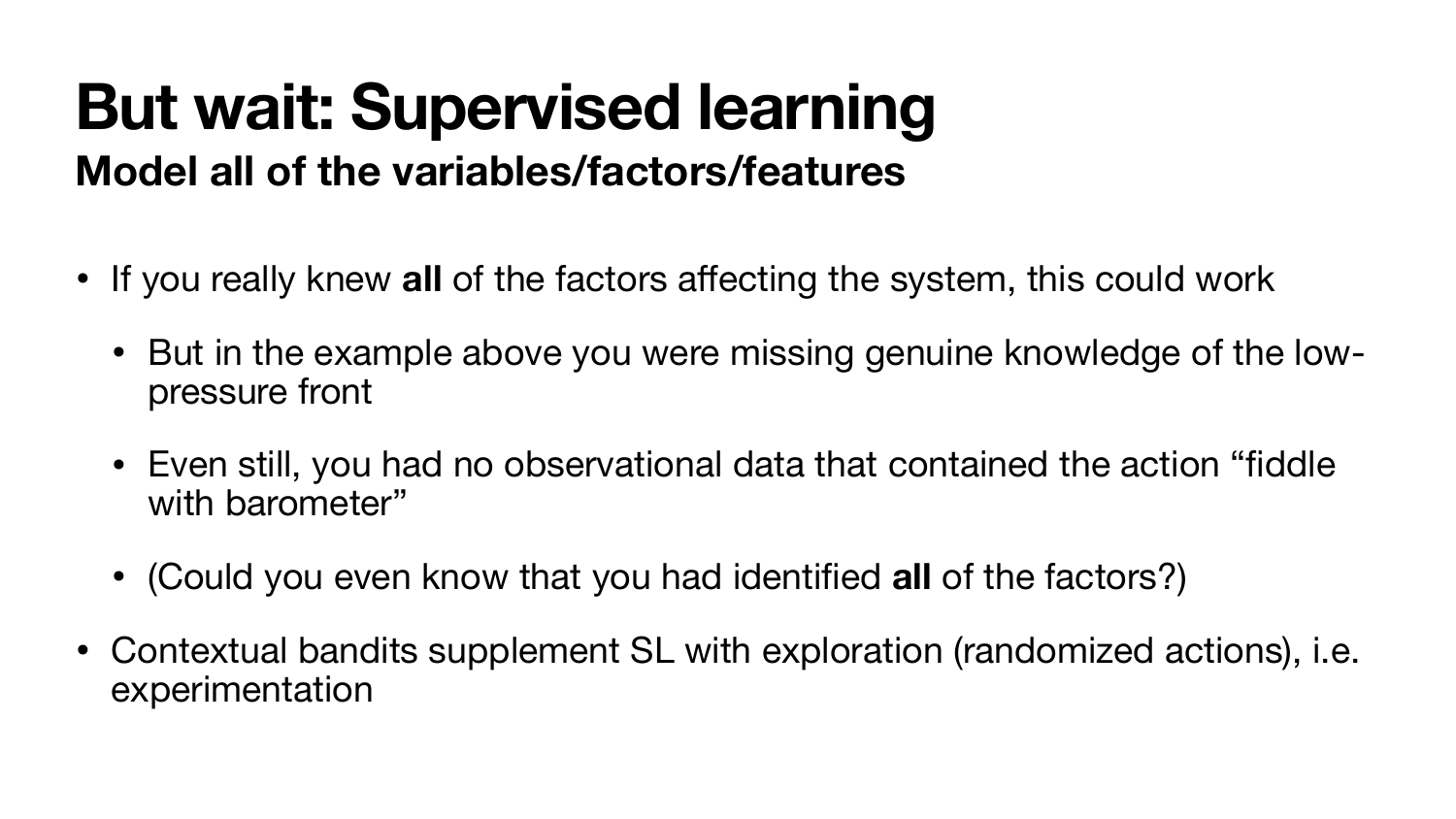### **Natural experiments But maybe in** *my* **data…**

- Sometimes a randomized intervention just happens, and you can act as if you had planned it.
- Ex: Effect of Vietnam draft on later earnings
	- http://www3.nccu.edu.tw/~hmlien/pfinance/pf1/readings/draft.pdf
	- lottery (**randomization**) determined whether drafted (**intervention**)
	- Result: being drafted reduced later earnings by 15%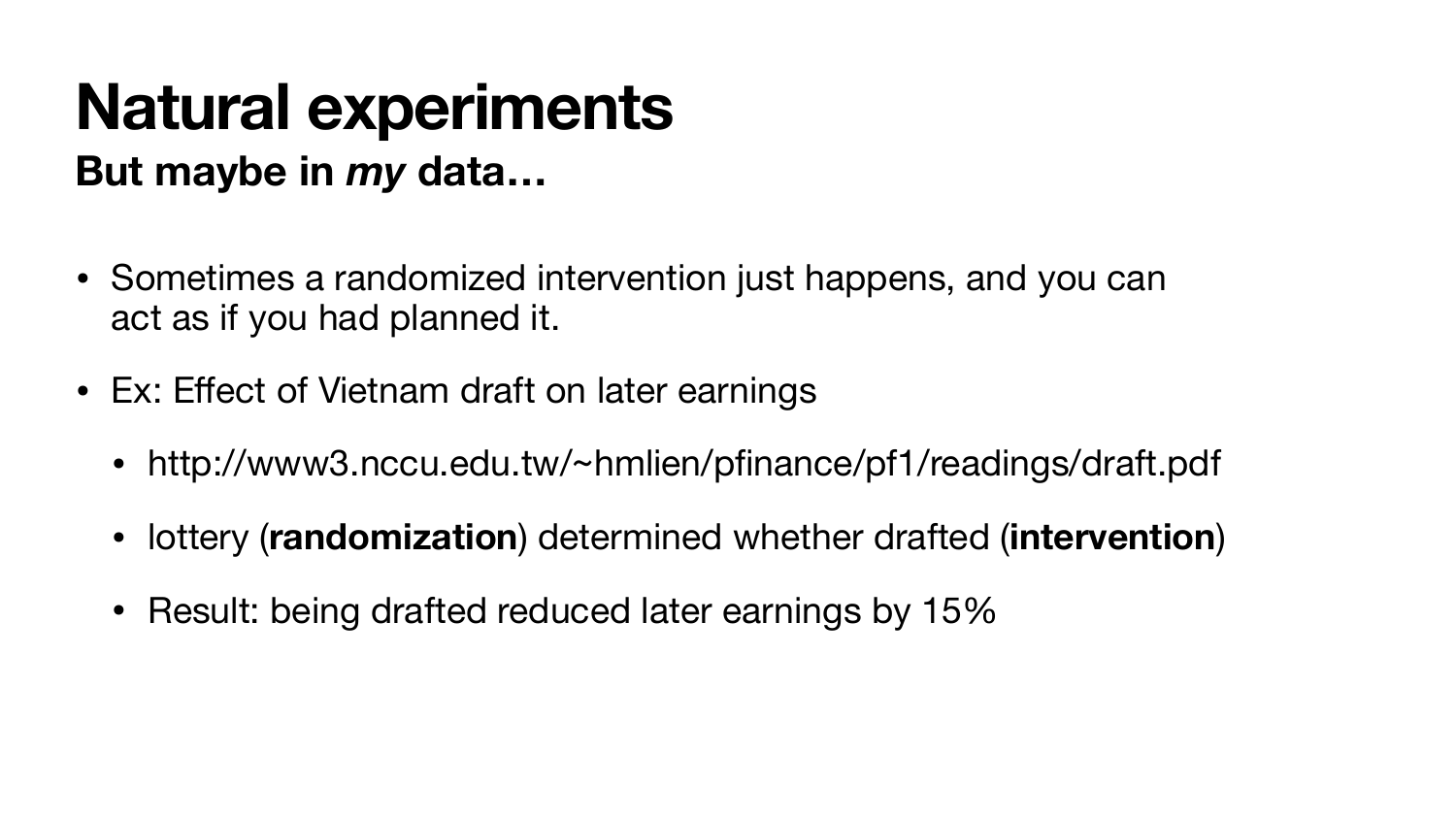- Ex: Oregon health insurance experiment
	- https://www.nber.org/programs-projects/projects-and-centers/oregonhealth-insurance-experiment?page=1&perPage=50
	- Oregon offered 10,000 Medicare policies (**intervention**)
	- 90,000 signed up, so chose by lottery (**randomization**)
	- Result: health care caused (i) increased used of health-care services, (ii) decreased financial strain, (iii) improved depression, but no change in physical health, (iv) no effect on employment or earnings

### **Natural experiments More examples**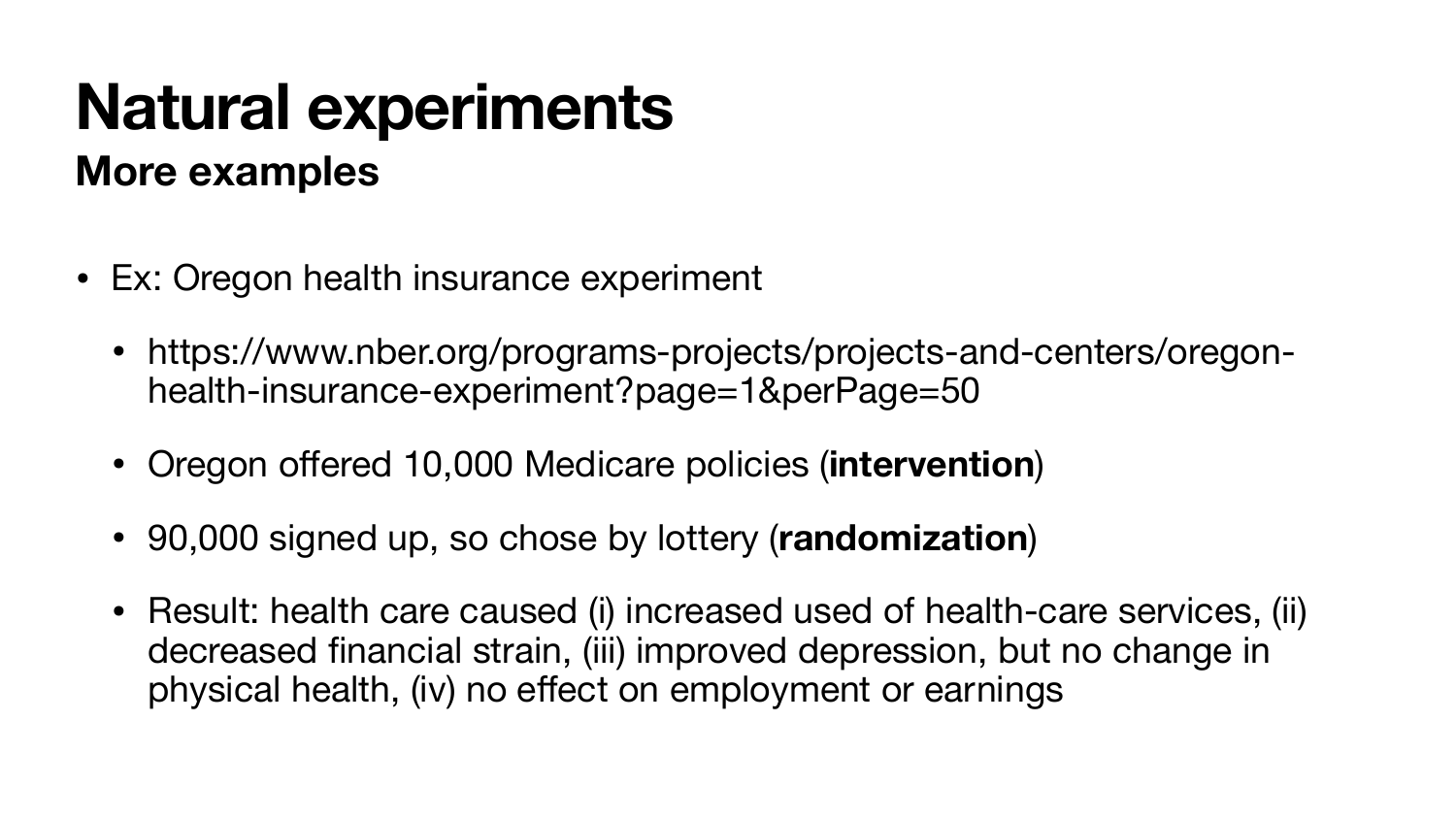## **Matching method Example**

- Ex: Effect of raising minimum wage on employment
	- https://davidcard.berkeley.edu/papers/njmin-aer.pdf
	- NJ raised minimum wage (**intervention**), PA did not
	- analyzed fast-food restaurants near the border of the two states
		- "**matching**" in lieu of randomization
		- restaurants near border exposed to similar factors
		- posit that the side of the border on which they fall is arndom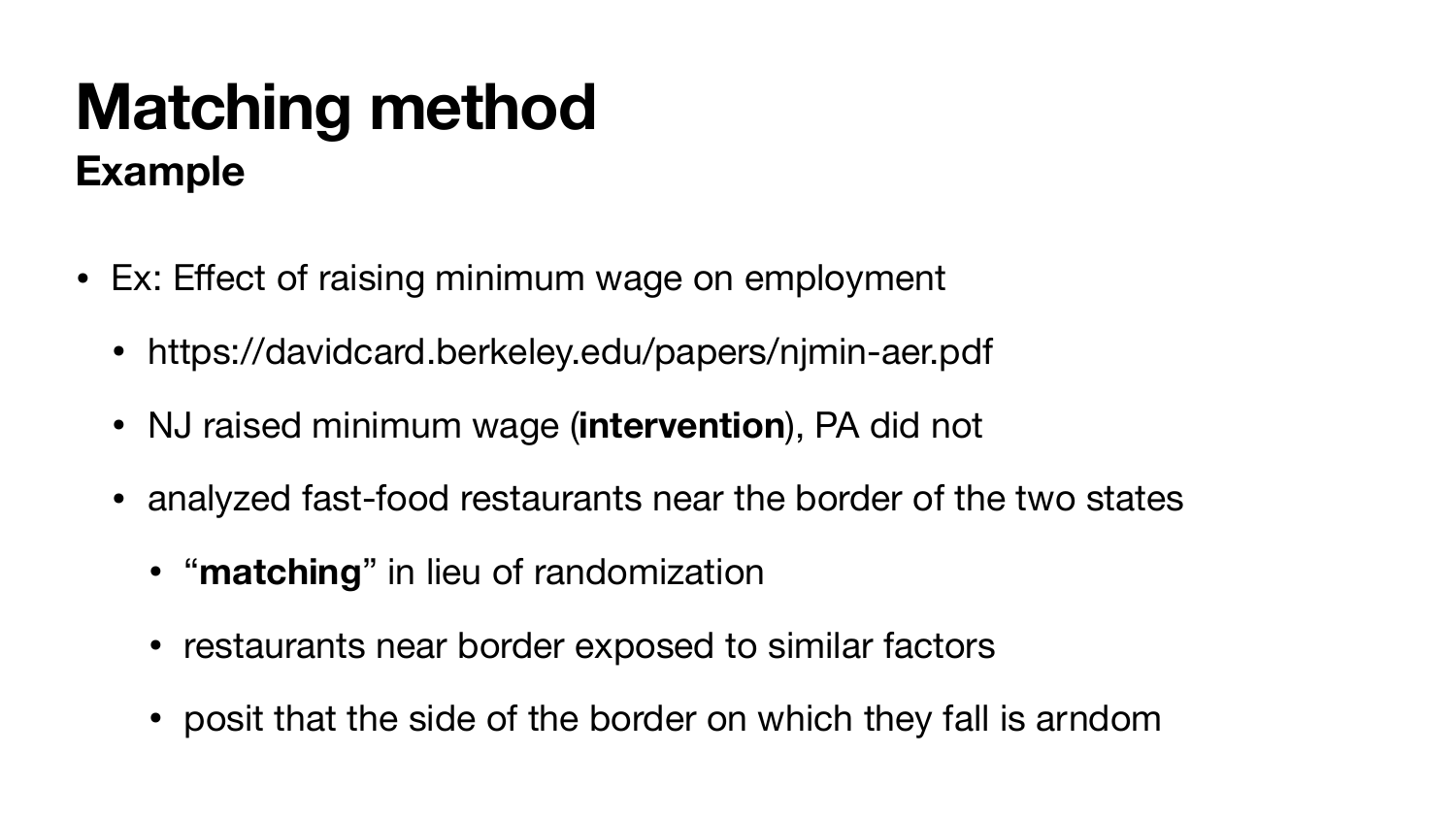- Result: raising minimum wage did not reduce employment
- David Card awarded 2021 Nobel prize in economics for use of natural experiments like this
- more examples of natural experiments and matching methods: [http://](http://economicspsychologypolicy.blogspot.com/2015/06/list-of-19-natural-experiments.html) [economicspsychologypolicy.blogspot.com/2015/06/list-of-19-natural](http://economicspsychologypolicy.blogspot.com/2015/06/list-of-19-natural-experiments.html)[experiments.html](http://economicspsychologypolicy.blogspot.com/2015/06/list-of-19-natural-experiments.html)

## **Matching method Example**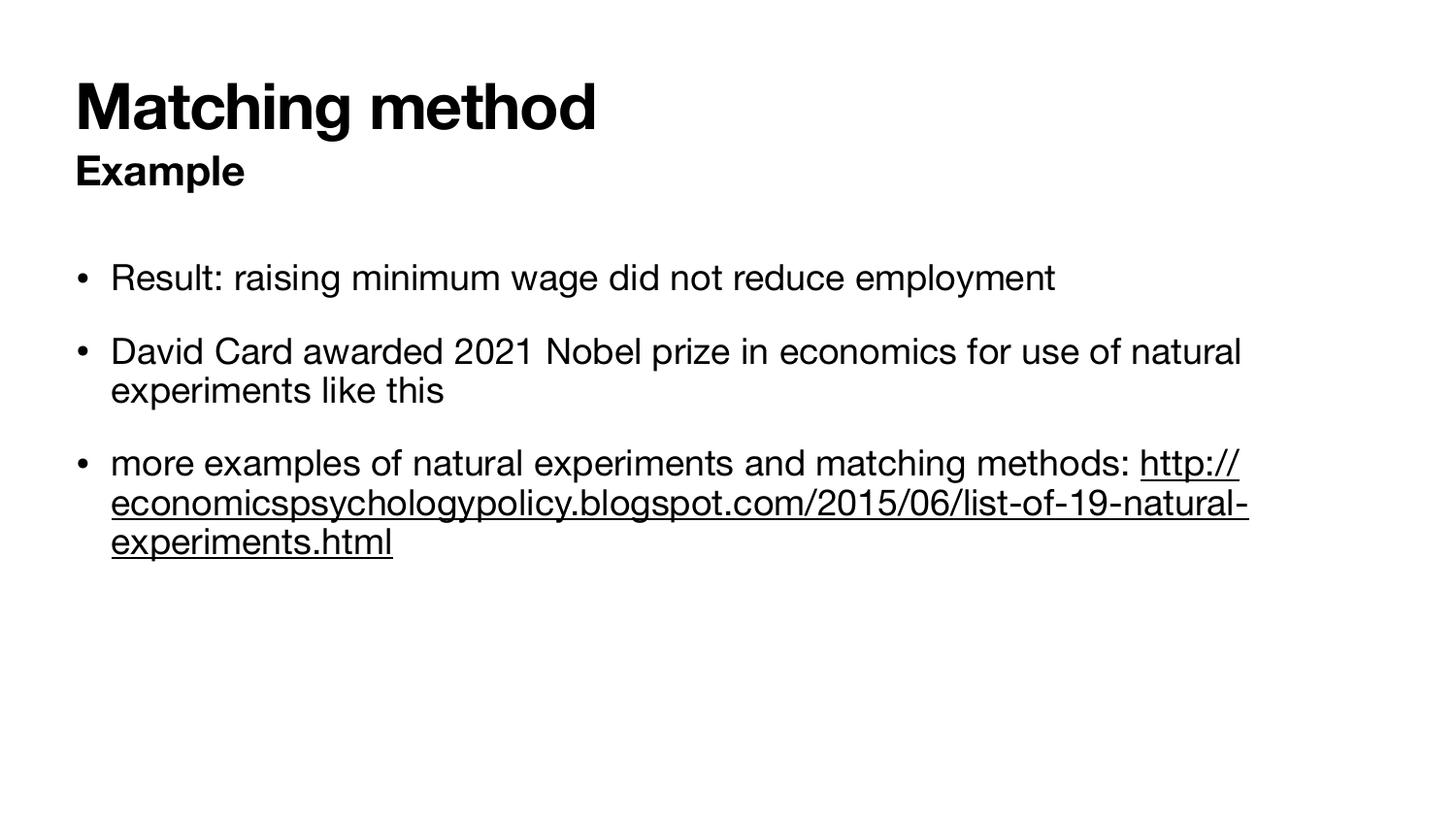# **Causal inference**

- Natural experiments and matching methods examples of *causal inference*: • attempt to infer causation from observational data
- 
- save on experimentation costs
- without good domain knowledge, might miss confounders
	- not as believable as an experiment
	- but sometimes you just can't conduct the experiment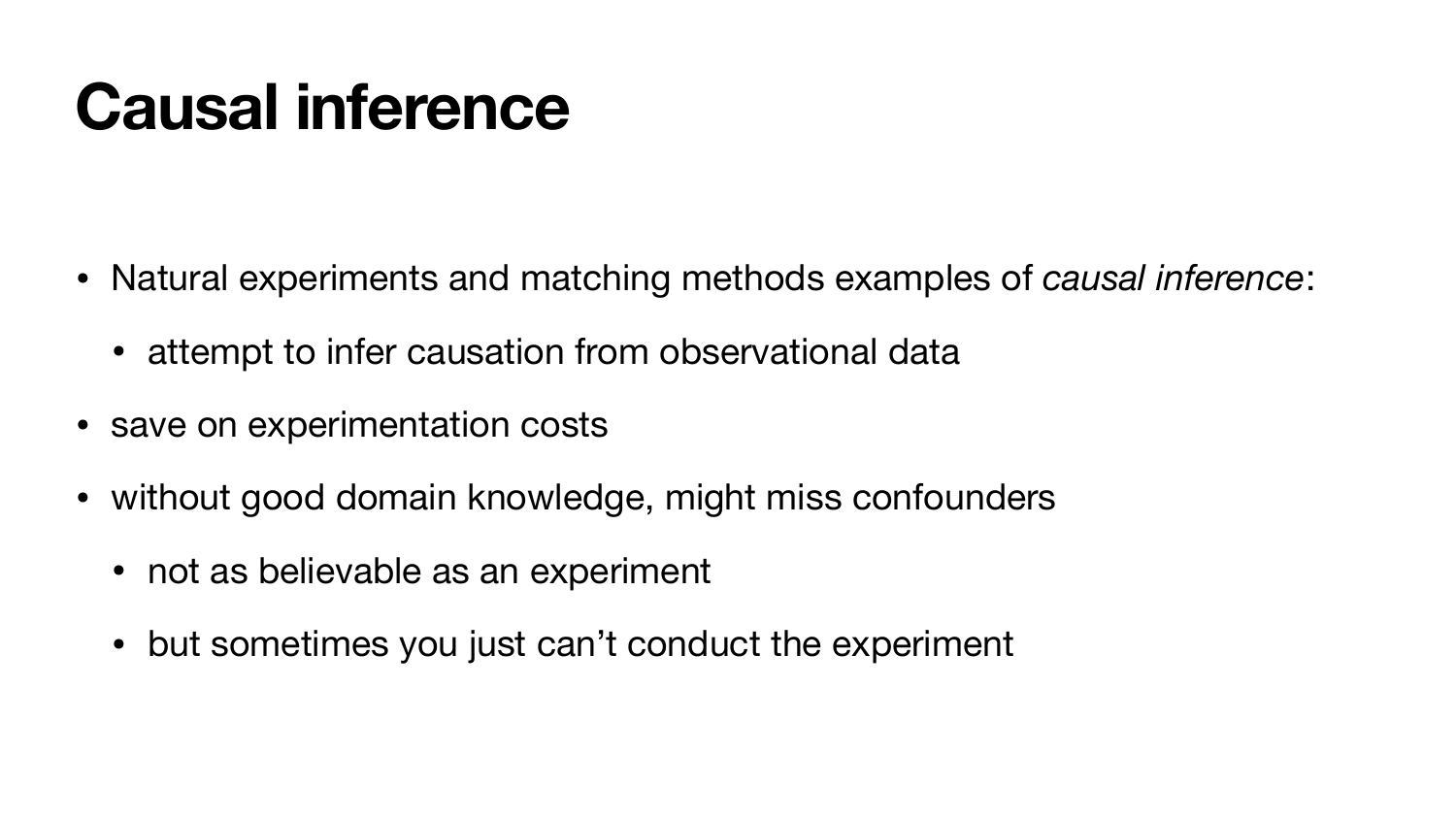# **Sequences of decisions**

- Recall contextual bandit problem:
	- observe some features, the *state*; ex., user & ad features
	- take some *action*, ex., show user an ad
	- receive some *reward*; ex., user clicks on ad
- Consider a longer-term view of this problem:
	- maybe show user an ad, then show it again tomorrow, maybe skip a day...
	- and eventually they buy the product or you give up trying to sell it to them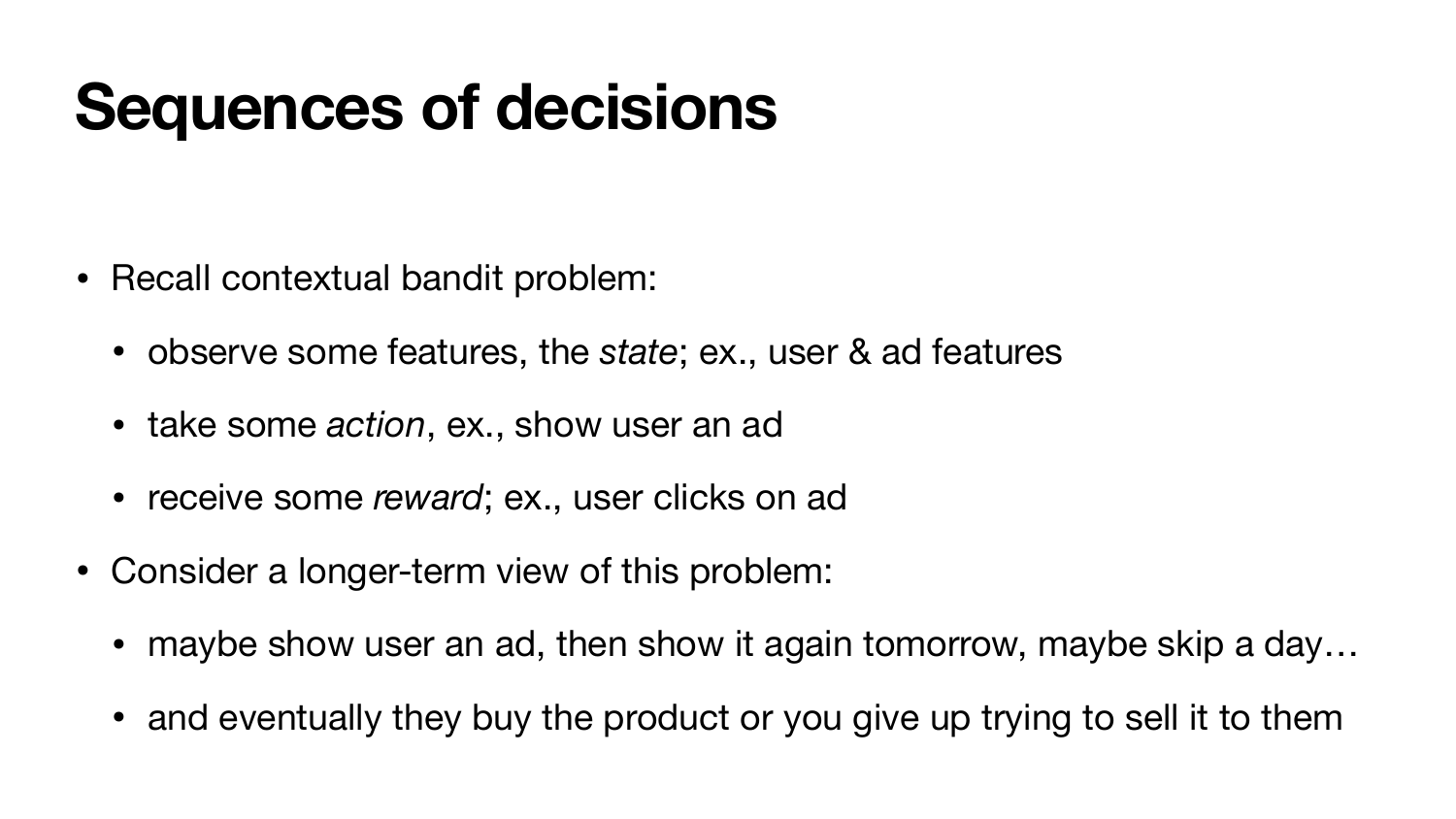- CB data was:  $\{(state_i, action_i, reward_i)\}$  or  $\{(s_i, a_i, r_i)\}$ 
	- each triple  $(s_i, a_i, r_i)$  represents one decision
	- there are many **independent** decisions in the data set
- RL data is:  $\{(s_{1,1}, a_{1,1}, r_{1,1}, s_{1,2}, a_{1,2}, r_{1,2}, s_{1,3}, \ldots)\}\$ 
	- each sequence contains multiple **dependent**  $(s_i, a_i, r_i)$  triples, i.e. multiple sequentially-dependent decisions
	- there are many **independent** sequences in the data set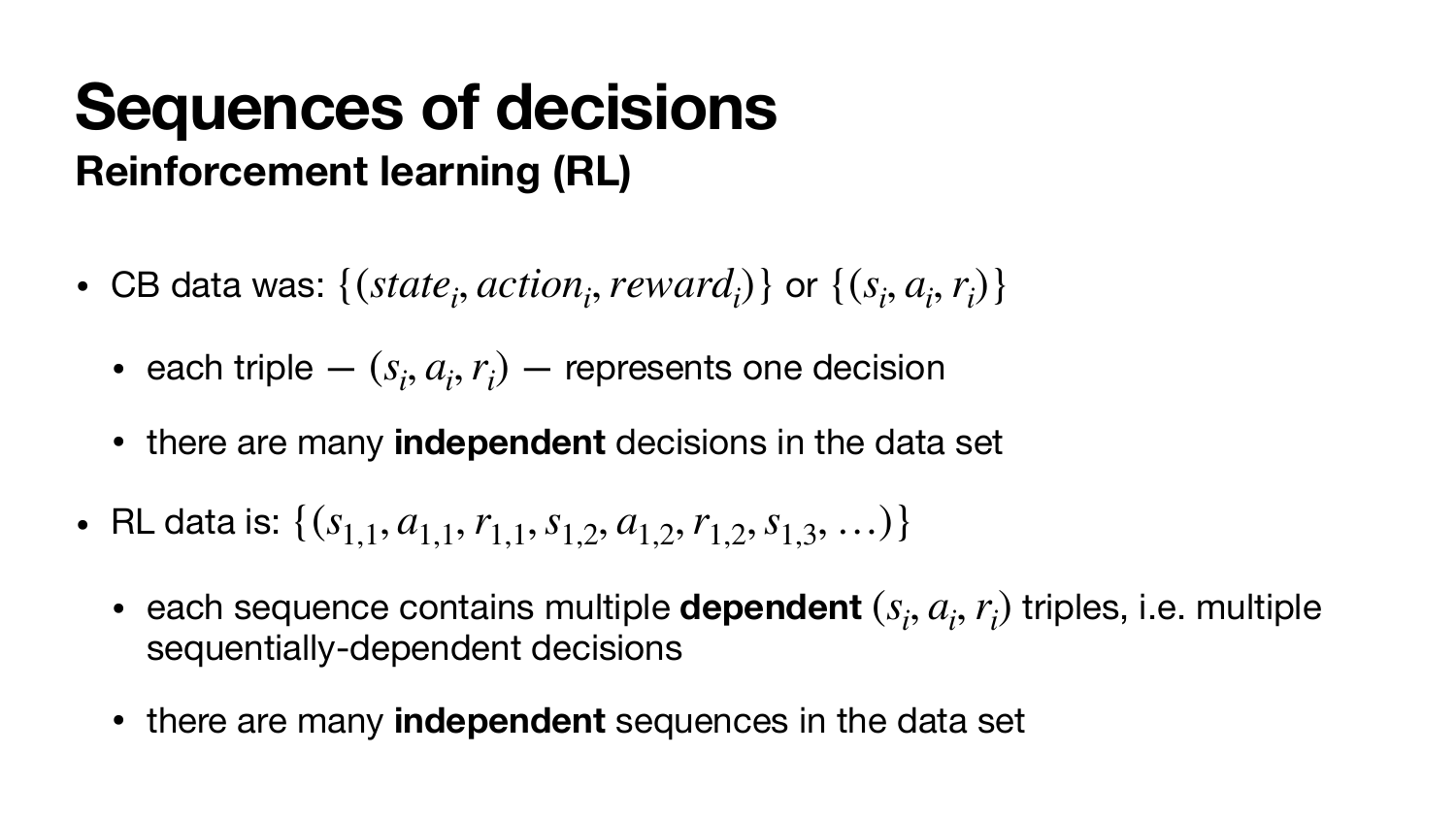- Ex: Decision making in health care
	- actions are available interventions (tests and treatments)
	- reward is health
	- high cost to taking the wrong action, so can't explore
	- well, sometimes we run RCT (ex., drug trials), so actually there is experimentation, but it's very costly and narrowly applied
	- w/o exploration would be safer, maybe more widely/often used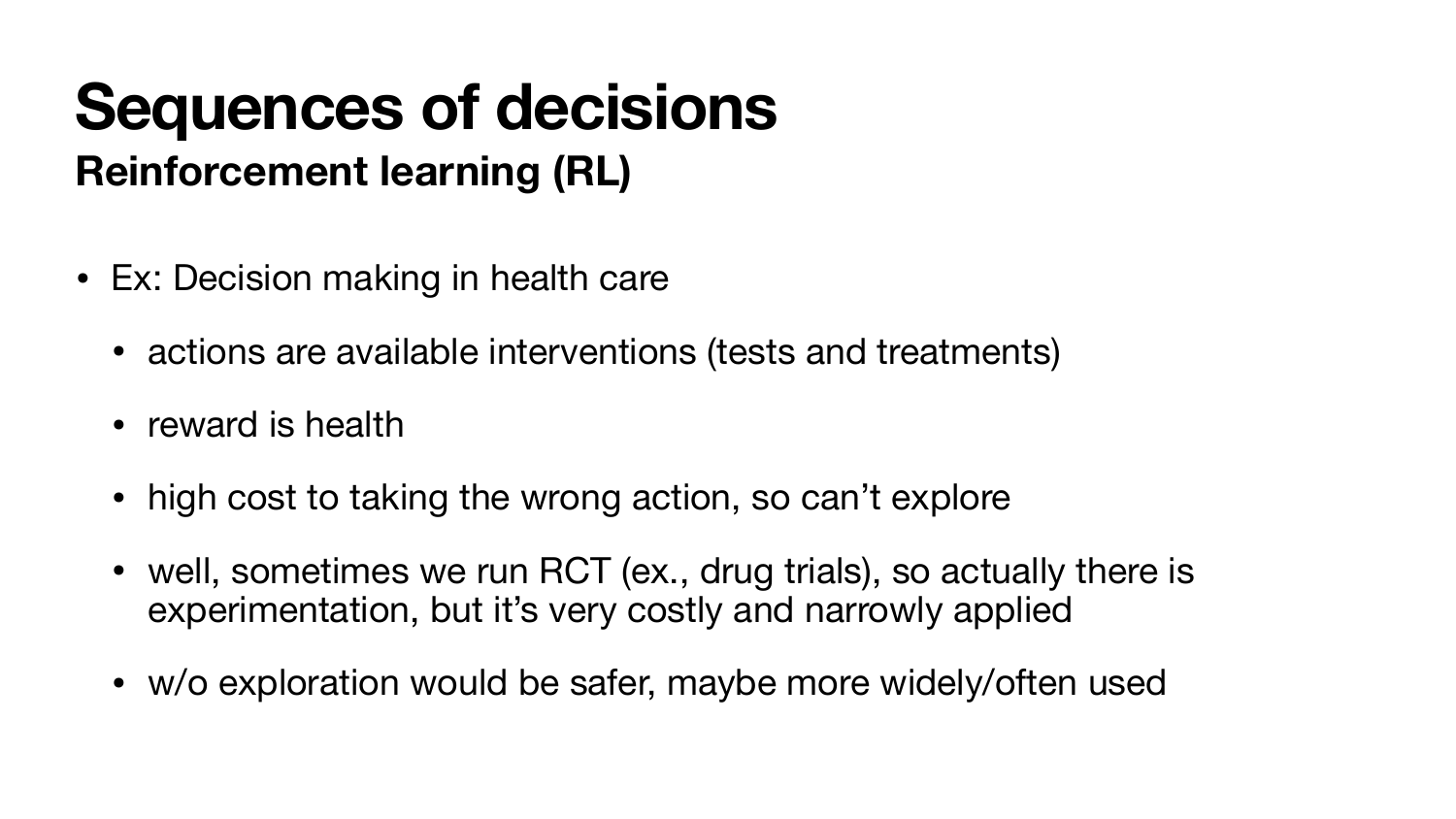- Ex: Chatbot
	- state  $=$  recent dialog w/a person
	- action  $=$  next thing for chatbot to say
	- reward  $=$  some goal of chat; ex., help a customer return a pair of shoes
	- exploration saying randomized things -- could turn away customers
	- prefer to learn a policy from pre-existing conversations between humans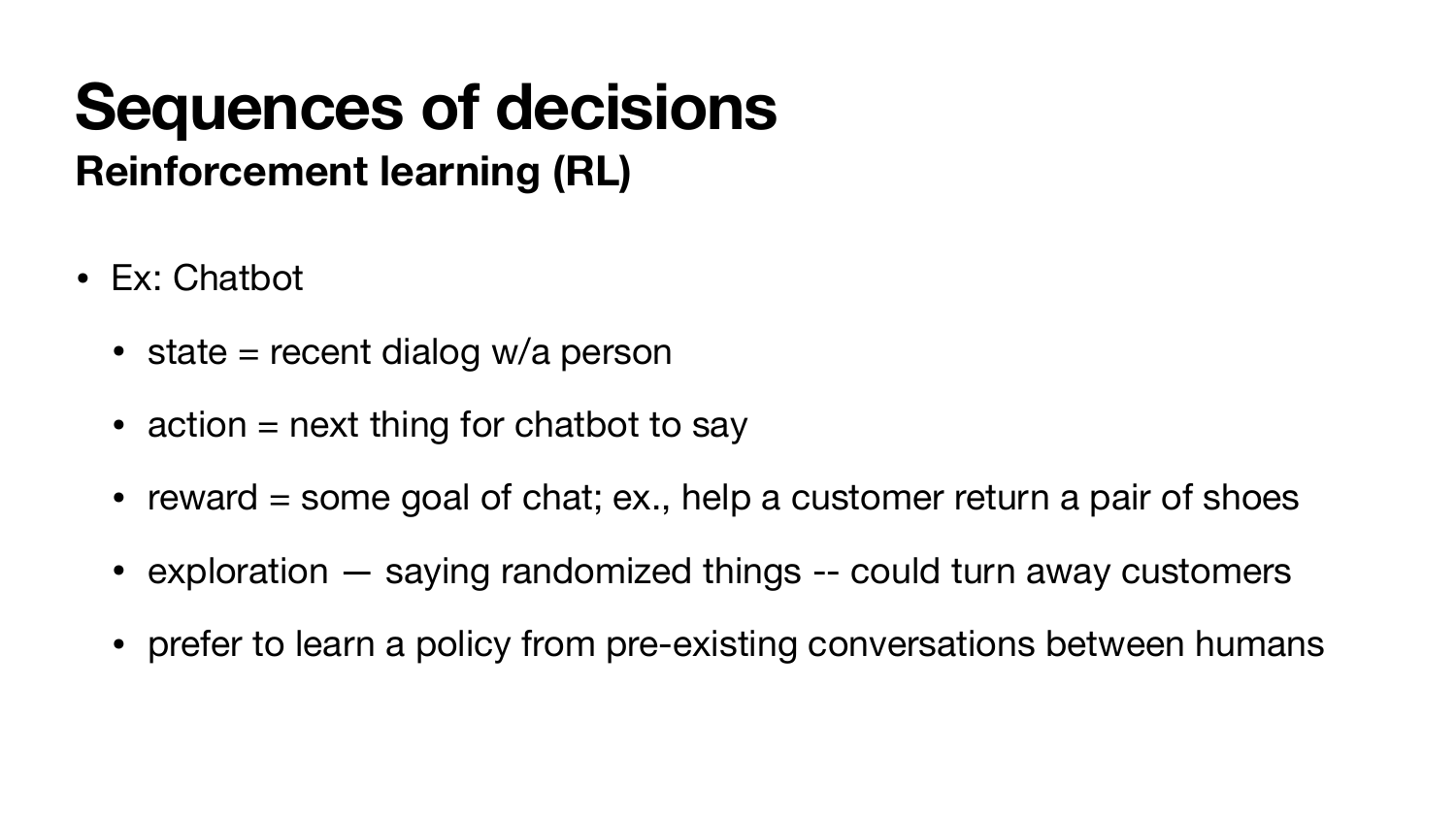- Problems (still):
	- spurious correlation
	- missing counterfactuals
- CB solution: explore (randomize) actions and refit
- RL? Could you randomize actions of whole sequences?
	- Number of possibilities grows exponentially in the length of the sequence.
	- Methods exist, but require many, many iterations of "explore, refit"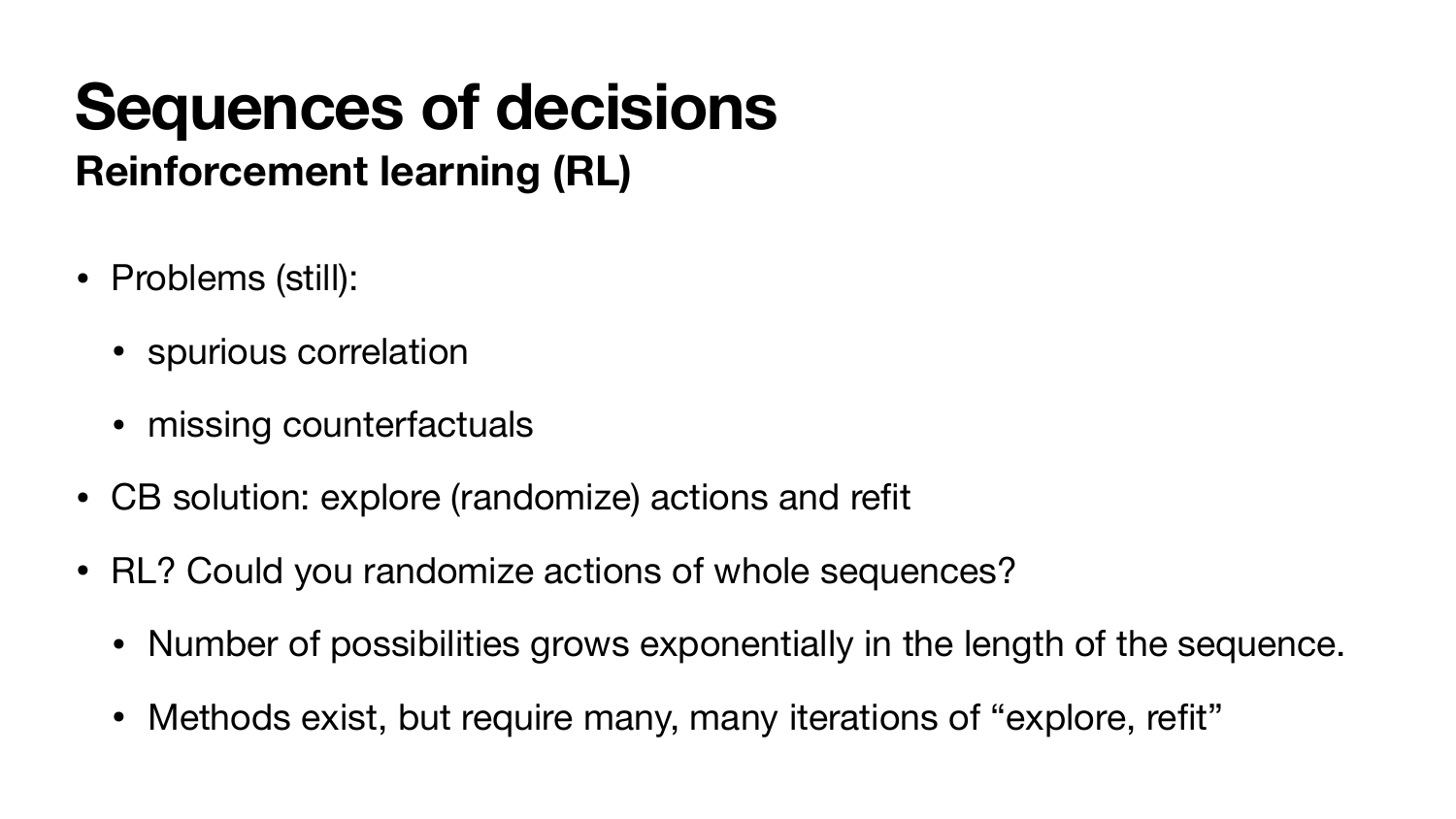### **Sequences of decisions Offline reinforcement learning**

- IOW, direct (*model-free*) RL methods have very high experimentation cost
- One alternative: *Offline RL*
	-
	- collect data from logs of existing production system, whatever version it is • look for sequences in that observational data
	- fit a new *policy* (mapping from  $s_i$  to  $a_i$ ; a controller) from the sequences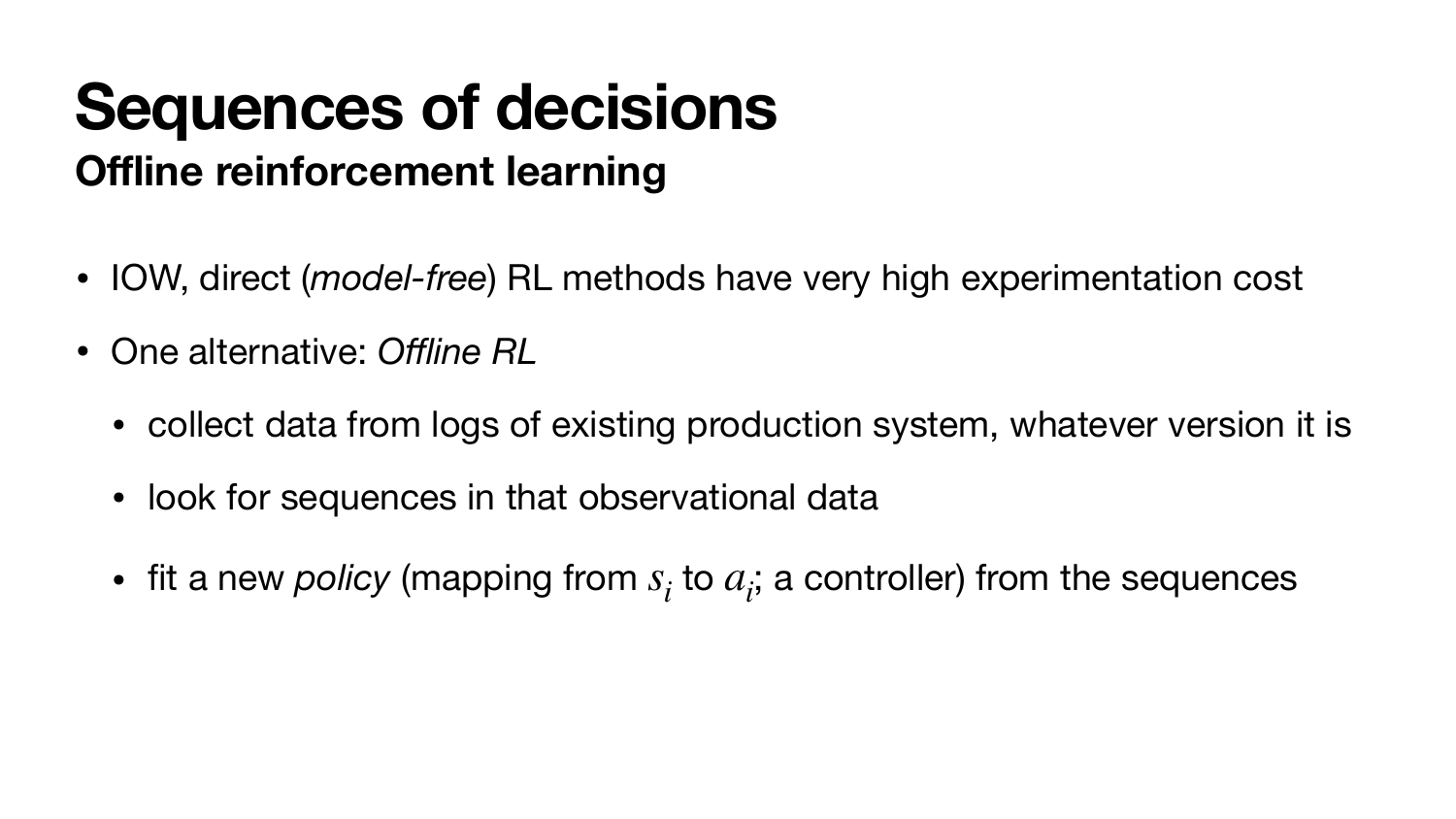• borrow ideas from causal inference to deal with spurious correlation &

• stay close to existing policy to mitigate problem of missing counterfactuals

- Offline RL solution methods
	- missing counterfactuals
	-
- focus on simplifying methods:
	- https://arxiv.org/pdf/2112.10751.pdf

• Good read for application examples, overview of existing methods, and a

### **Sequences of decisions Offline reinforcement learning**